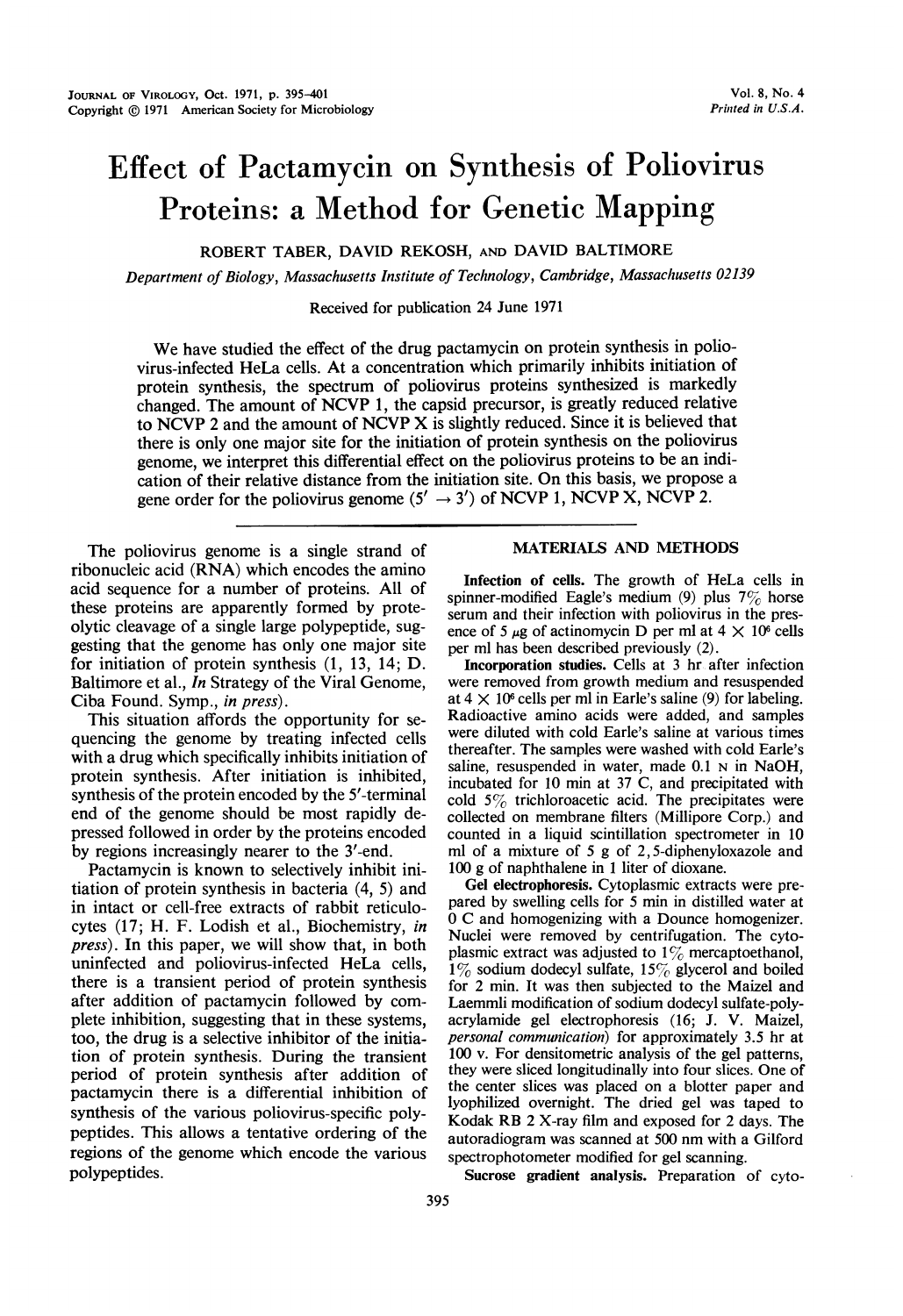plasmic extracts and analysis on sucrose gradients have been previously described  $(2, 12, 18)$ .

Materials. [35]methionine  $(\sim 6 \text{ Ci/mm})$  was prepared as previously described (19) and was provided by Harvey Lodish.

Pactamycin was provided by Gunther S. Fonken of the Upjohn Co. Actinomycin D was provided by Merck, Sharpe and Dohme. [14C]agal hydrolysate was obtained from New England Nuclear Corp., [3H]methionine was obtained from Amersham/Searle Corp. (5.2 Ci/mmole), and DL-p-fluorphenylalanine was obtained from the Sigma Co.

## RESULTS

Concentration of pactamycin for selective inhibition. At low concentrations ( $\sim$ 5  $\times$  10<sup>-7</sup> M), pactamycin selectively inhibits initiation of protein synthesis in a reticulocyte cell-free system, but, at higher concentrations, inhibition of translational steps is evident (17; H. F. Lodish et al., Biochemistry, in press). Lacking a specific assay for initiation in intact poliovirus-infected HeLa cells, we determined the minimal concentration of pactamycin which would eventually stop protein synthesis completely and have used that concentration in further experiments.

In poliovirus-infected HeLa cells,  $10^{-7}$  M pactamycin was the lowest concentration of the drug which ultimately produced complete inhibition of protein synthesis (Fig. 1);  $10^{-8}$  M produced a partial inhibition, whereas  $10^{-6}$  M resulted in more rapid inhibition. As in a reticulocyte cellfree system, complete inhibition was not instantaneous but rather an accelerating rate of inhibition occurred over a few minutes.

Effect of pactamycin on the spectrum of proteins synthesized. To investigate whether pactamycin selectively decreased the labeling of any of the poliovirus polypeptides, cells infected for 3 hr were exposed to  $10^{-7}$  M pactamycin and 3 min later [35S]methionine was added. After 7 min of exposure to the [35S]methionine, the cells were harvested. A second sample of cells was labeled with [35S]methionine in the absence of inhibitor for 5 min followed by a chase of 5 min. Electrophoresis on polyacrylamide gels of the labeled protein from the two samples followed by autoradiography and densitometry of the gels showed that the protein formed during the exposure to pactamycin contained much less of the coat protein precursor polypeptide, NCVP <sup>1</sup> (14, 21), than that made in the untreated cells (Fig. 2). The gels resolved more poliovirus-specific polypeptides than have previously been noted (21), and the nomenclature has been extended to include them. Specifically, NCVP <sup>3</sup> has been split into two components, NCVP 3a and 3b; NCVP 3a is also lacking in the treated sample. Resolution of smaller proteins including NCVP X (13,

14) and the capsid proteins (VP) was not achieved in this analysis so the effect of pactamycin on their synthesis is not clear.

Rather than attempt to differentiate protein NCVP X from capsid proteins VP 0, VP 1, and VP 3, all of which have similar migration rates during electrophoresis, we chose to inhibit all capsid protein formation with  $p$ -fluorophenylalanine (FPA). As shown previously (14), 1.1 mm FPA prevents cleavage of NCVP <sup>1</sup> to form VP 0, VP 1, and VP <sup>3</sup> but does not prevent the cleavage of larger precursors. Therefore, in 1.1 mm FPA, only three major polypeptides are formed (NCVP 1, NCVP 2, and NCVP X) plus <sup>a</sup> number of less prominent ones. Using FPA-treated, infected cells, a comparison was made between the polypeptides made in the presence and absence of pactamycin. Differentially labeled extracts were analyzed on a single gel with the data normalized such that the peaks of NCVP <sup>2</sup> were the same height (Fig. 3). In the presence of FPA, pactamycin again preferentially inhibited synthesis of NCVP 1. Furthermore, <sup>a</sup> small decrease of NCVP



FIG. 1. Time course of incorporation of amino acids in poliovirus-infected HeLa cells at different concentrations of pactamycin. At 3 hr after infection, cells were harvested and resuspended in Earle's saline at  $4 \times 10^6$  cells/ml. The cells were separated into four equal portions and pactamycin at a final concentration of  $10^{-6}$  M ( $\bullet$ ),  $10^{-7}$  M ( $\circ$ ), or  $10^{-8}$  M ( $\bullet$ ), or no drug  $(X)$  was added to each. Radioactive [<sup>14</sup>C]agal hydrolysate  $(0.5 \mu Ci/ml)$  was added to each sample simultaneously with the pactamycin. Samples were taken at the indicated times and treated as described in Materials and Methods.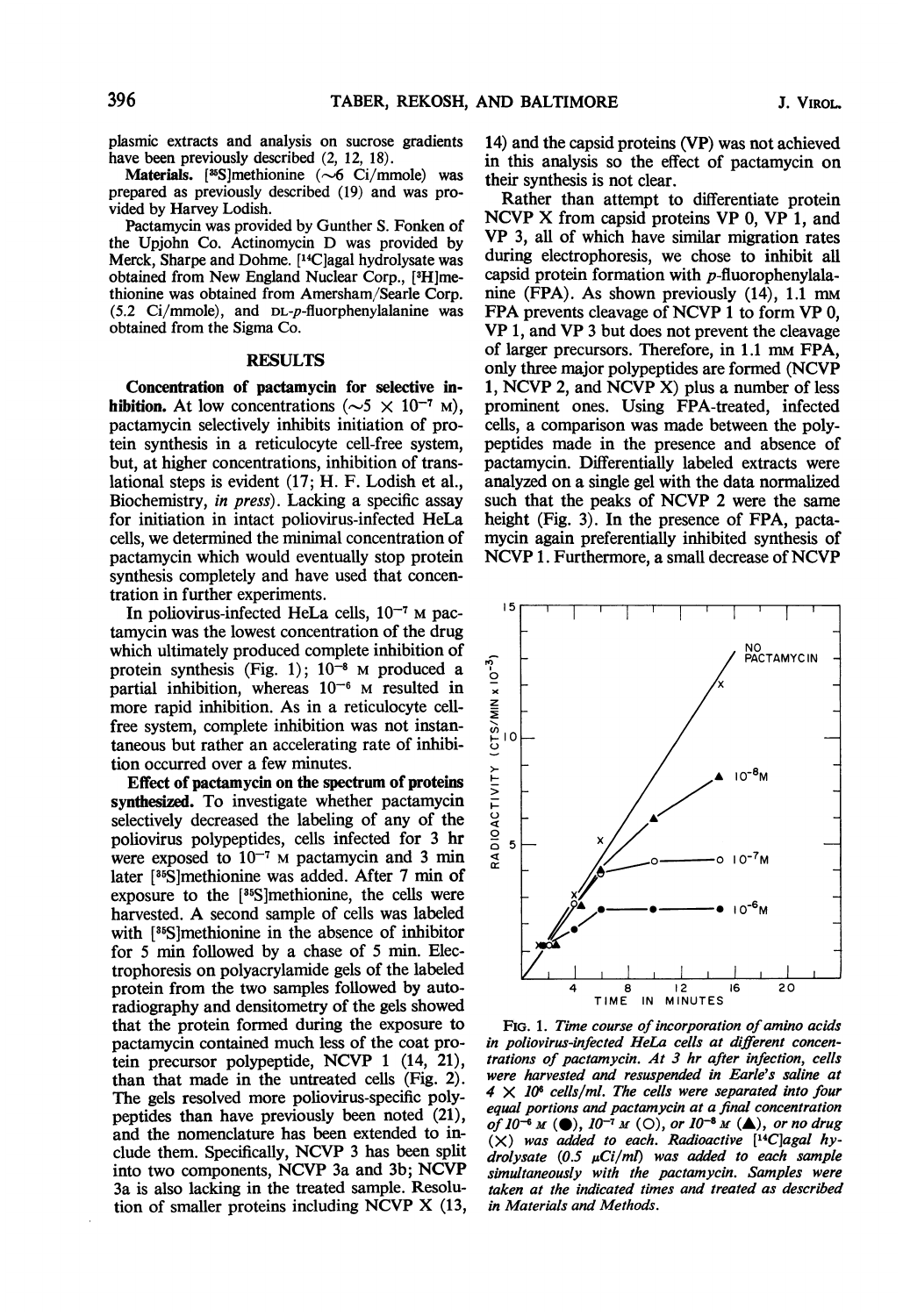

FIG. 2. Polyacrylamide gel electrophoresis of cytoplasmic extracts of poliovirus-infected cells in the absence (a) or presence (b) of pactamycin. Tracings of an autoradiogram of the acrylamide gels are shown. At 3 hr after infection, cultures of  $2 \times 10^7$  cells were suspended in Earle's saline. After 10 min, (a) was labeled with [35S] methionine (5  $\mu$ Ci/ml) for 5 min and chased for 5 min with a 10<sup>5</sup> excess of cold methionine, and (b) was made 10<sup>-1</sup> M in pactamycin and labeled 3 min later with  $[355]$  methionine and incubation was stopped at 10 min.



 $\begin{array}{r|l}\n\hline\n\text{Ric}_1\text{Ric}_2\text{Ric}_3\text{Ric}_4\text{Ric}_5\text{Ric}_6\text{Ric}_7\text{Ric}_8\text{Ric}_7\text{Ric}_8\text{Ric}_8\text{Ric}_8\text{Ric}_8\text{Ric}_8\text{Ric}_8\text{Ric}_8\text{Ric}_8\text{Ric}_8\text{Ric}_8\text{Ric}_8\text{Ric}_8\text{Ric}_8\text{Ric}_8\text{Ric}_8\text{Ric}_8\text{Ric}_8\text{Ric}_8\text{Ric}_8\text{Ric}_8\text{$ FIG. 3. Polyacrylamide gel electrophoresis of cytoplasmic extracts of p-fluorophenylalanine (FPA)-treated cells. Poliovirus-infected cells 3 hr after infection at  $4 \times 10^6$  cells/ml were made 1.1 mm FPA in Earle's saline and incubated for 10 min. To one culture, 100  $\mu$ Ci of [3H]methionine per ml was then added and cells were labeled for 25 min ( $\circ$ ). To the other culture, 10<sup>-i</sup>M pactamycin was added, cells were incubated for 2.5 min, 60  $\mu$ Ciof  $[35S]$ methionine per ml was added, and incubation was continued for an additional 22.5 min ( $\bullet$ ). Cytoplasmic extracts were prepared separately, and portions of each were mixed and analyzed by electrophoresis. Radioactivity in gel slices was normalized to 100 for both  $(3H)$  and  $(35S)$  in fraction 36. This represents 4,840 counts/ min in the [3H]methionine sample (O) and 2,149 counts/min in the [35S]methionine sample ( $\bullet$ ).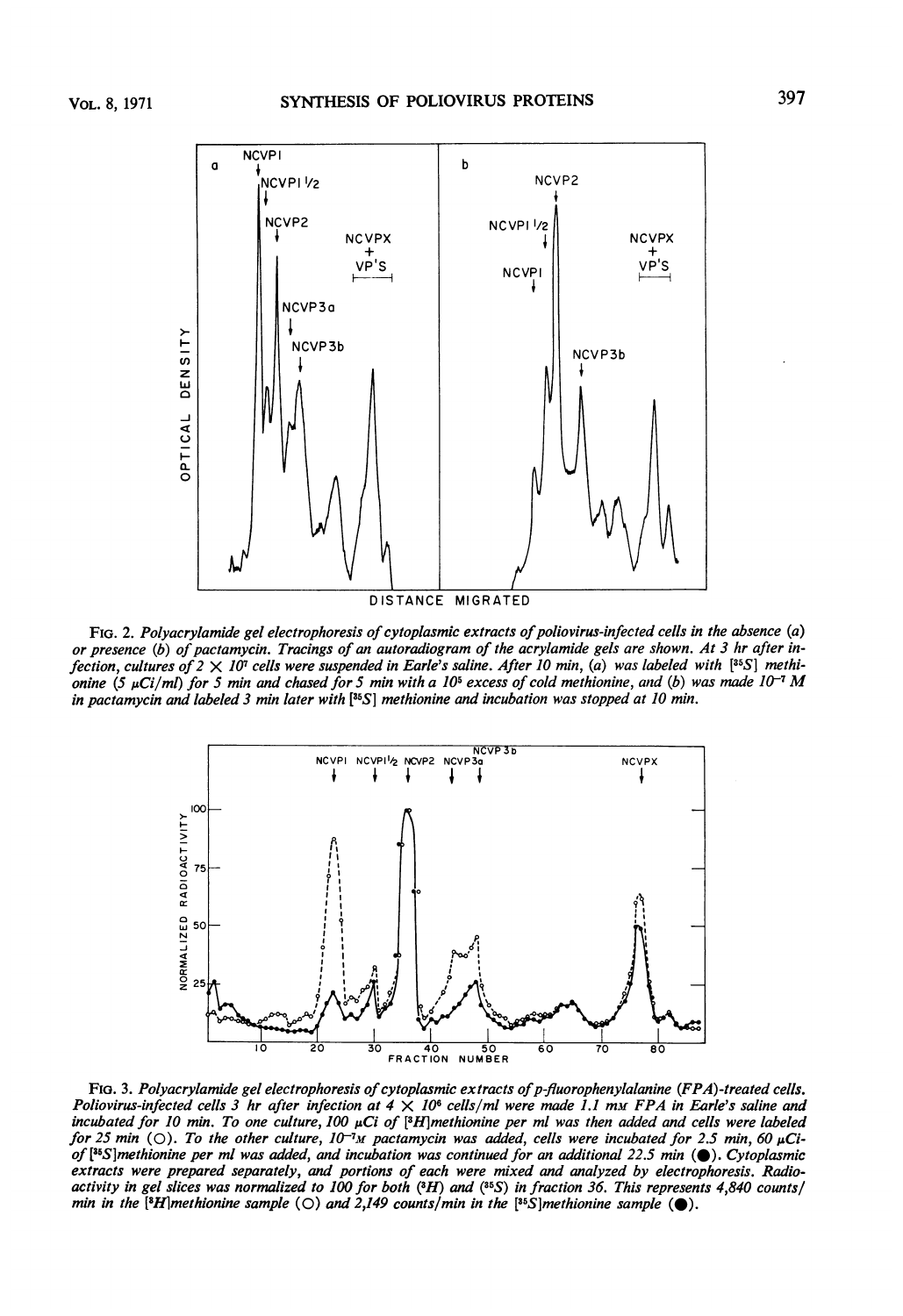X relative to NCVP <sup>2</sup> was evident in the treated sample along with the elimination of NCVP 3a. Effects on other minor peaks were evident but cannot be interpreted until the relationship of these proteins to the major ones is clarified.

Effect of pactamycin on protein synthesis and polyribosomes. The results in Fig. 2 and 3 were reproducible in other experiments, but attempts to change the ratio of NCVP <sup>2</sup> to NCVP X were unsuccessful even when the time between addition of pactamycin and addition of labeled amino acid was lengthened. This led us to look further at the effects of the drug on uninfected and infected HeLa cells.

In the reticulocyte system, even at 25 C, only <sup>1</sup> to 2 min was required to give a complete cessation of synthesis (H. F. Lodish et al., Biochemistry, in press), whereas poliovirus-infected HeLa cells required more than 6 min (Fig. 1). This could reflect the time necessary for entry of the drug into the cells or the longer messenger RNA for poliovirus proteins than for hemoglobin, or both. If the length of the messenger RNA is <sup>a</sup> factor, uninfected HeLa cells should cease synthesis sooner than infected cells. To test this possibility, infected and uninfected cells were simultaneously exposed to  $10^{-7}$  M pactamycin and  $[35]$ methionine. In uninfected cells, the accumulation of labeled protein in the treated sample deviated from that in an untreated sample within 2 min after treatment and inhibition was 90% complete by about 4 min (Fig. 4b). In contrast, in the presence of pactamycin, the poliovirus-infected cells maintained their rate of synthesis near that of the untreated, infected cells for about 4 min and 90% inhibition occurred at about <sup>7</sup> min (Fig. 4a). Similar results have been obtained by measuring rates of synthesis in uninfected and infected cells by using 1-min pulses of [3H]leucine.

In uninfected HeLa cells, pactamycin markedly reduced the average size of the polyribosomes by 2 min after addition and by <sup>5</sup> min few polyribosomes were evident (Fig. 5). In poliovirus-infected cells, the drug required 5 min to decrease the size of the major polyribosome peak. A slow disappearance of polyribosomes then ensued which was complete by 25 min (Fig. 6). Most of the  $[35S]$ methionine incorporated during pactamycin treatment was initially localized in polyribosomes and was released from the polyribosomes by 25 min after the addition of the drug (Fig. 7). The results with uninfected cells are consistent with a preferential blockage of initiation in pactamycin-treated cells. The results with infected cells are also consistent with this idea but are less clear and will be discussed below.

## **DISCUSSION**

Our hope in performing these experiments was to provide a method for sequencing the gene order on the poliovirus genome. Because it appears that the genome is translated into a single polypeptide



FIG. 4. Time course of incorporation of [35S]methionine in uninfected and poliovirus-infected HeLa cells. (a) Poliovirus-infected cells were treated as in Fig. 1 and labeled with [ $85$ ]methionine (2  $\mu$ Ci/mI) either in the presence (O) or the absence  $(X)$  of  $10^{-7}$  M pactamycin. (b) Uninfected cells were treated as in Fig. 1 and labeled with [35S]methionine (2  $\mu$ Ci/ml) either in the presence (O) or the absence (X) of  $10^{-7}$  M pactamycin.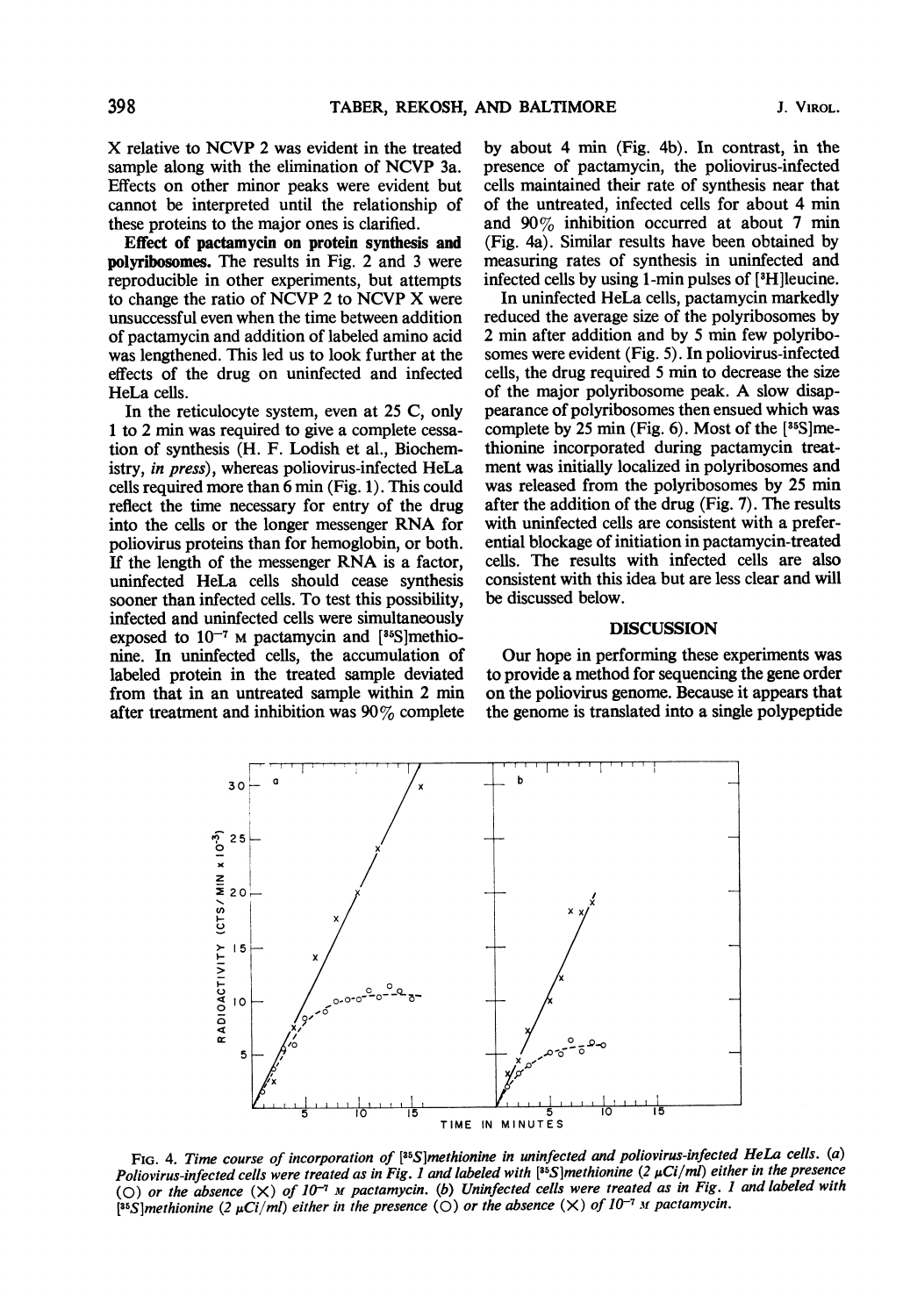

FIG. 5. Sucrose gradient pattern of polyribosomes from pactamycin-treated uninfected HeLa cells. Cells suspended in Earle's saline at  $4 \times 10^6$ /ml were adjusted to  $10^{-7}$  M pactamycin. Samples of  $2 \times 10^7$  cells were placed into cold Earle's saline at 0, 2, and 5 min after pactamycin addition. Cytoplasmic extracts were prepared and layered onto 15 to 30% sucrose gradients made up in 0.01 M tris (hydroxymethyl)aminomethane, pH 7.4, 0.01 M NaCl, and 0.0015 M MgCl<sub>2</sub>. Centrifugation was for 100 min at 25,000 rev/min in the Spinco SW27 rotor at 4 C.

chain, this would be equivalent to sequencing the order of proteins in this polypeptide.

The experiments suggest that NCVP 1 is encoded by information at the <sup>5</sup>' end of the genome. The reasons for this conclusion are: (i) within 2.5 to 3 min after pactamycin treatment only NCVP <sup>1</sup> synthesis is markedly inhibited and (ii) the evidence for translation of the viral genome into a single polypeptide implies that only one initiation site exists on the viral genome (12-14) and this should be at the <sup>5</sup>' end (3). This conclusion agrees with the genetic mapping data of Cooper which placed the capsid proteins at an end of the genome (7).

Only a tentative conclusion can be made about the location of the other two major viral genes, those for NCVP <sup>2</sup> and NCVP X, because their specific activities (Fig. 3) are not very different. The differences are reproducible, however, and so the gene for NCVP <sup>2</sup> would appear to be at the <sup>3</sup>' end of the genome because its synthesis is least affected by pactamycin. NCVP X would then be between NCVP <sup>1</sup> and NCVP <sup>2</sup> because its synthesis is more severely inhibited by pactamycin than the synthesis of NCVP 2.

Polypeptides smaller than NCVP X have not been investigated. The intermediate peaks, which are not made in molar amounts relative to NCVP 1, NCVP 2, and NCVP X, are hard to interpret until their relation to the other proteins has been determined by, for instance, peptide composition. The coincidental behavior of NCVP <sup>1</sup> and NCVP 3a suggests a relation between these two species.

A gene order of NCVP 1-NCVP X-NCVP <sup>2</sup> might explain the existence of NCVP <sup>0</sup> in infected cells treated with either amino acid analogues (13, 14) or high temperature (1; D. Baltimore et al.,

In The Strategy of the Viral Genome, Ciba Found. Symp., in press). NCVP <sup>0</sup> is always <sup>a</sup> broad peak and therefore is probably two (or more) species of protein. It could consist of one polypeptide consisting of NCVP <sup>1</sup> plus NCVP X and <sup>a</sup> second of NCVP X plus NCVP 2.

Inhibition of polypeptide elongation in poliovirus-infected cells. Our experiments were suggested by the observation that in a reticulocyte cell-free system, inhibition of initiation is the major result of adding a critical concentration of pactamycin (H. F. Lodish et al., Biochemistry, in press). In uninfected HeLa cells, at  $10^{-7}$  M pactamycin, the time course of breakdown of polyribosomes paralleled the inhibition of protein synthesis, suggesting that initiation of protein synthesis was also selectively affected in this system. In poliovirus-infected cells, however, although the time course of inhibition was lengthened as would be predicted from the existence of a long messenger RNA translated from <sup>a</sup> single initiation site, there are two anomalies. First, synthesis stops too rapidly. The viral genome is about 2.5  $\times$  10<sup>6</sup> daltons (11), whereas the average cell messenger RNA is about  $0.5 \times 10^6$  (15; Baltimore, unpublished data). It should therefore require about five times as long for complete inhibition of viral protein synthesis than of cell protein synthesis. The measured difference was no more than twofold. Second, in infected cells, the polyribosomes do not disaggregate in parallel with the inhibition of protein synthesis. A progressive diminution of polyribosome size and number does occur, but, by 10 min, when incorporation is no longer detectable, polyribosomes are still present.

From these data, it appears that in infected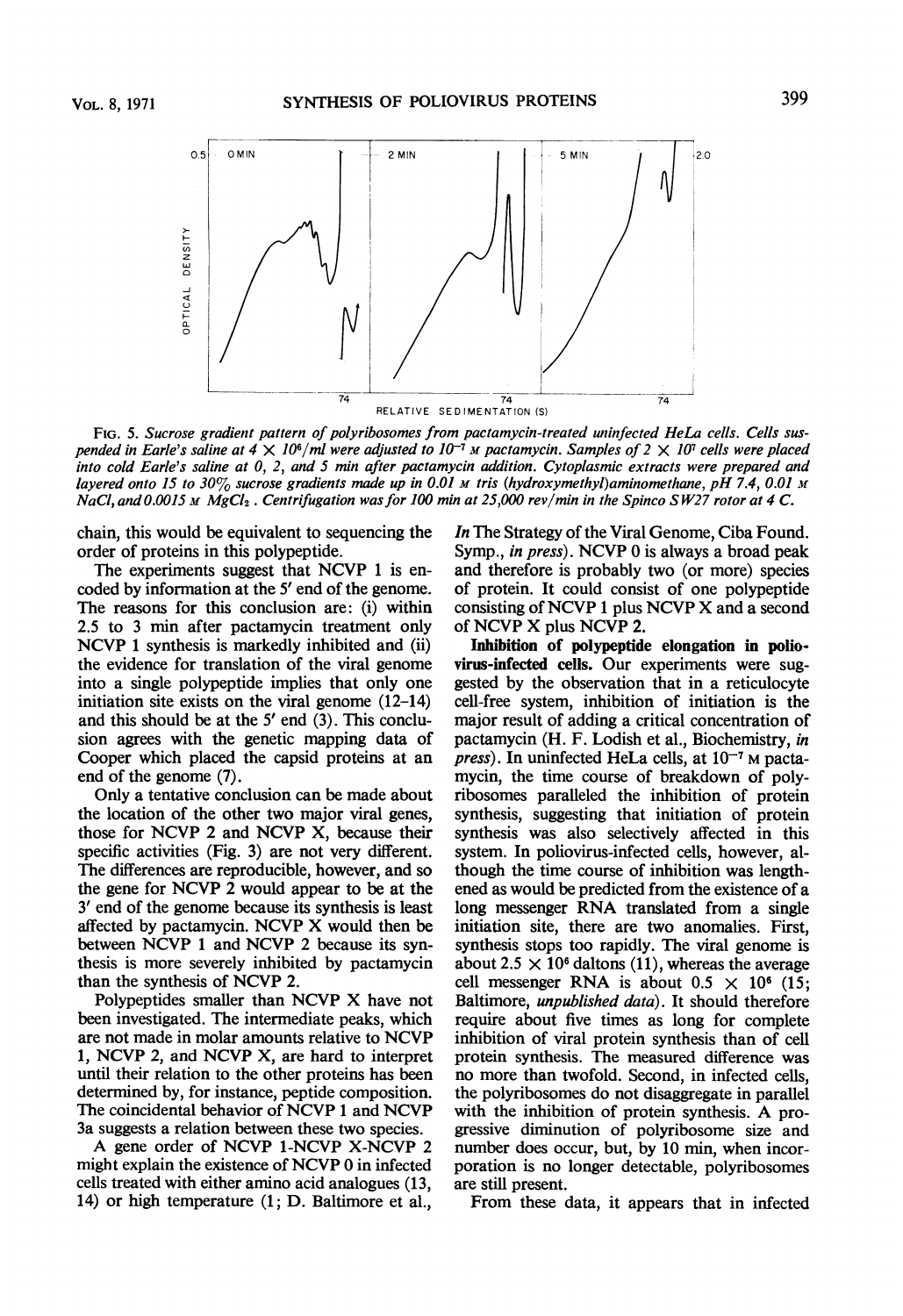

FIG. 6. Sucrose gradient analysis of polyribosomes from poliovirus-infected HeLa cells. At 3 hr after infection, cells were centrifuged and resuspended at  $4 \times 10^6$  cells per ml in Earle's saline. Pactamycin was then added to  $10^{-7}$  M. Samples of  $2 \times 10^{7}$  cells were taken at 0, 5, 10, 15, and 25 min after the addition of pactamycin. Sucrose gradient analysis of cytoplasmic extracts was carried out as in Fig. 5. Only the portion of the gradients displaying material larger than 80S is shown.

cells  $10^{-7}$  M pactamycin inhibits both initiation and elongation of polypeptide chains. This could be the result of the long time necessary for complete translation of the long viral messenger RNA which allows a high intracellular concentration of the drug to accumulate, leading to a rapid initial block of polypeptide initiation followed by a slower blockage of elongation. The irreversability of pactamycin inhibition (6, 10; R. Taber and D.



FIG. 7. Sucrose gradient analysis of polyribosomes from poliovirus-infected HeLa cells. To cells, treated as in Fig. 6, [<sup>35</sup>S]methionine  $(\sim]2 \mu$ Ci/ml] was added at 3 min after the addition of  $10^{-7}$  M pactamycin. Samples of  $2 \times 10^7$  cells were taken into cold Earle's saline at 3.5 min (O), 10 min  $(X)$ , and 25 min  $(\triangle)$  after pactamycin addition. Sucrose gradient analysis of cytoplasmic extracts was carried out as in Fig. 5, and acidprecipitable radioactivity was determined. The radioactivity in each gradient was summed (3.5 min, 62,812; 10 min, 381,110; 25 min, 405,156) and normalized to the 25-min total to make the proportion of counts in polyribosomes readily discernible. Single ribosomes (74S) sedimented at fraction 16.

Rekosh, unpublished data), in fact, suggests that an increasing intracellular concentration of the drug may accumulate.

Another possible explanation for the slow loss of polyribosomes is that translation by one ribosome in a polyribosome may by chance become inhibited by the drug, and, because of the large size of the viral polyribosome, a larger number of ribosomes would be inhibited, whereas in a smaller polyribosome this effect would be less evident.

Whatever the reason for the apparent inhibition of polypeptide chain elongation by pactamycin in infected cells, it limits the types of experiments